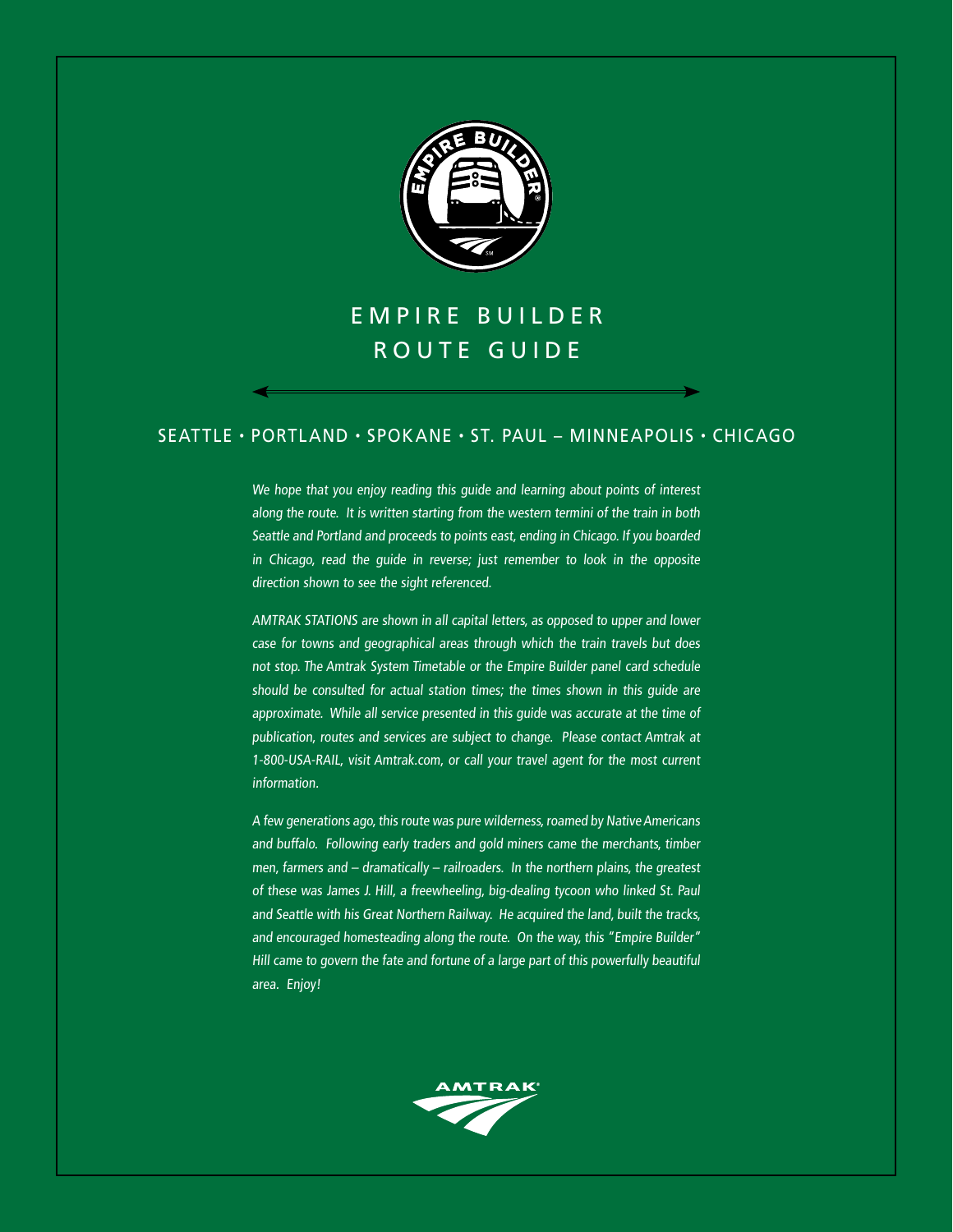## WELCOME ABOARD



On board, you will experience the comfort and relaxation of train travel while witnessing some spectacular scenery. From the beautiful Cascade Mountains or the spectacular Columbia River Gorge through Glacier National Park, high desert and Big Sky country, the plains of North Dakota, past the Twin Cities of Minneapolis and St. Paul, to North Dakota to the sights and sounds of Chicago, the Empire Builder® offers one of the most majestic routes in the Amtrak® system. We are happy to have you aboard today and want to ensure your trip is everything you want it to be. If there is anything that can be done to make your trip more enjoyable, please do not hesitate to ask any Amtrak employee.

THE TRAIN STAFF The staff of the Empire Builder is here to make your trip a special and enjoyable experience.

Conductor is responsible for the entire On-Board Services staff as well as ticket collection, the safety of passengers and the safe operation of the train.

Lead Service Attendant is responsible for the operation of the Dining car and Dining car staff.

Lounge Car Attendant is responsible for the operation of the Café/Lounge car.

Sleeping Car Attendant is responsible for providing all services for passengers ticketed in Sleeping car accommodations including room preparation, luggage service and any assistance necessary to ensure a comfortable journey. They can also assist with meal reservations or arrange for your meal to be served in the privacy and comfort of your accommodation.

Coach Attendant is responsible or providing service for passengers ticketed in coach. This includes seat assignment, luggage service, pillow service, and other assistance to ensure a comfortable journey.

#### ACCOMMODATIONS

Enhanced Sleeping accommodations provide a range of private rooms with amenities for day and night use. From roomettes to bedrooms featuring a private lavatory and shower, Sleeping car accommodations will suit any need and can be described in more detail by any member of the crew. Please ask to speak to the Conductor regarding available rooms. Sleeping Car passengers may enjoy the Amtrak Metropolitan Lounge available in Chicago and Portland.

Coach seating provides a wide reclining seat with leg rest, folding tray table and overhead reading light. Free pillows and at-seat meal service are also available.

**Dining** service offers full hot meals featuring regional cuisine prepared by Amtrak chefs with specialities unique to the Empire Builder. The Dining car provides the perfect venue to meet your fellow passengers and enjoy a delicious meal while the scenery glides by your window. Sleeping car accommodation charges include meals in the Dining car while passengers ticketed in Coach may purchase Dining car meals at reasonable prices. Spectacular scenery and a great staff make dining on the Empire Builder a memorable experience. Complete meals are not available between Spokane and Portland. Sleeping car passengers will receive complimentary cold meal service. Combined Diner/Lounge service provides food and beverage service between Seattle and Spokane.

Sightseer Lounge/Café is the perfect location for scenic viewing and lighter fare. Large panoramic windows provide the perfect vantage point for sightseeing and making new friends. The Café is located on the lower level of this car offering sandwiches, snacks and beverages. Volunteer National Park Service rangers provide narrative along parts of the route during the spring and summer.

HOST RAILROADS are the freight and commuter railroads that Amtrak contracts with to operate Amtrak passenger trains. The Empire Builder travels Seattle/Portland-St Paul/ Minneapolis-Burlington Northern Santa Fe (BNSF); St. Paul/Minneapolis/Glenview – Canadian Pacific (CP); Glenview-Chicago – METRA.

Information contained in this route guide as well as described amenities and other on-board features are subject to changes without notice. While gratuities are not required for services provided, it is an appreciated way to convey to an employee that he or she has made your trip more enjoyable.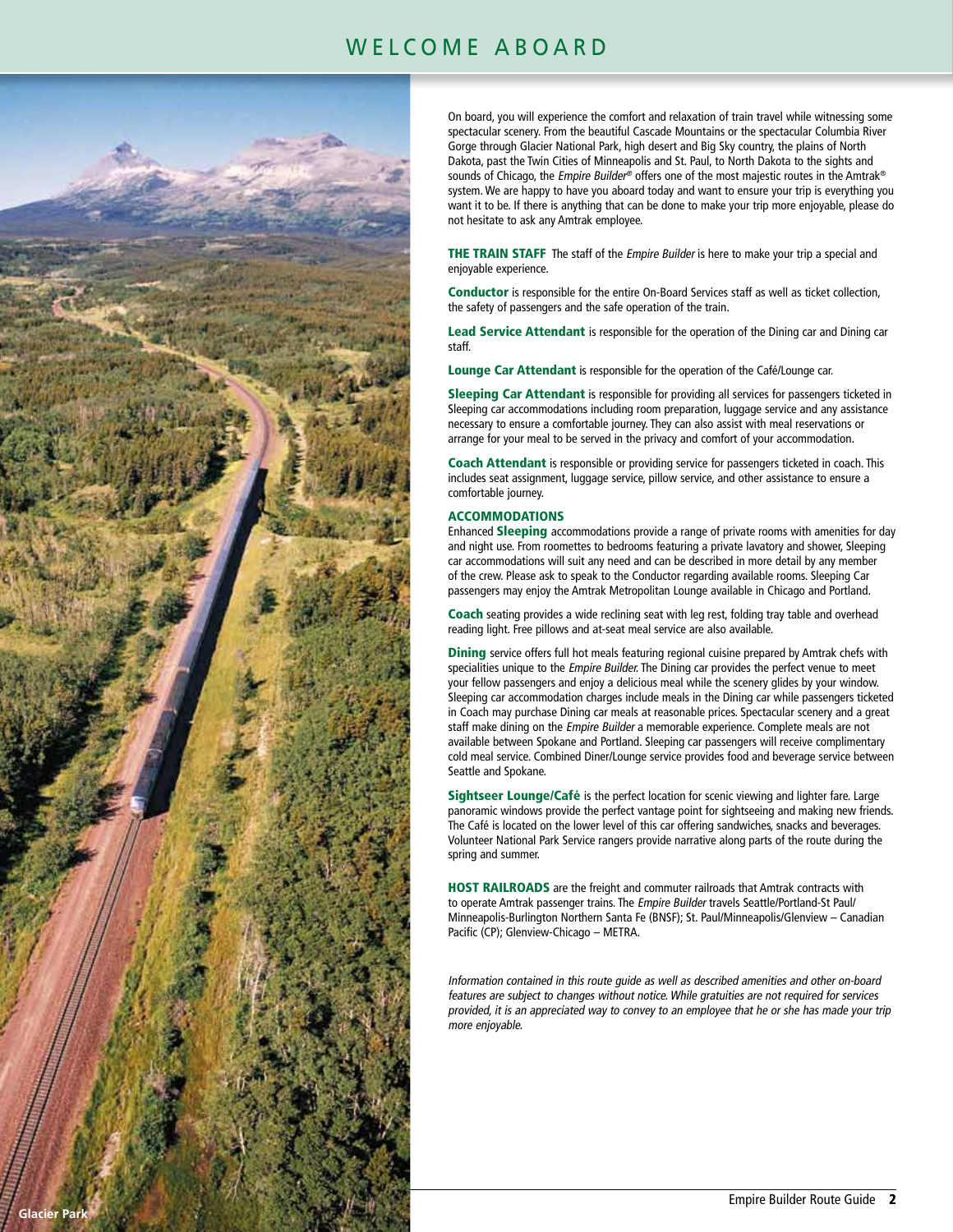

## Seattle Route

SEATTLE was named in honor of Chief Noah Sealth, head of one of the two tribes living in the area in 1851 when Arthur Denny and his settlers landed on Alki Point. Today, Seattle is the "Emerald City" for its famed access to pristine mountain wilderness and the Puget Sound. Once a small sawmill town, Seattle is now home to Microsoft and the tallest building on the West Coast. As you emerge from the milelong tunnel, look to your left to see the Seattle waterfront where the famous Alaska gold rush began, a popular tourist attraction featuring seafood restaurants, harbor tours and the Victoria Clipper – a highspeed catamaran to Victoria, B.C. On your right is the 605-ft.-tall Space Needle, symbol of the 1962 World's Fair.

Shilshole Bay/Ballard (founded 1853); the bridge crosses the Salmon Bay Inlet. To your right are the Hiram Chittenden locks (Ballard Locks) and fish ladder (see Bonneville Dam), completed in 1916, the busiest locks in the U.S. On the left is Shilshole Bay Marina, home to over 1,700 pleasure craft. The name derives from the Duwamish Indian word meaning "threading a needle," no doubt referring to the narrow opening through which Salmon Bay empties into Shilshole Bay. It is estimated that there is one boat for every three people inside the Seattle city limits. Note also the statue of Leif Ericson, tribute to the Scandinavian heritage of this Ballard neighborhood.

Puget Sound shore is skirted by the train for approximately 30 miles. Its water temperature varies only between 51 and 53 degrees annually, contributing to the region's mild moist marine climate. Captain George Vancouver first wrote about these waters in 1792. The name was given by Vancouver to honor Lieutenant Peter Puget, who explored its southern end in that year; Vancouver claimed it for Great Britain on June 4. It later became part of the Oregon Country, becoming a U.S. territory when the 1846 Oregon Treaty was signed. Olympic National Park, Bainbridge Island and Whidbey Island can be seen to the left; all are connected by the Washington State Ferry System, largest in the U.S., with ten routes, 20 terminals and 28 vessels.

EDMONDS Edmonds Marina and Kingston Ferry dock are to the left. Edmonds' suburban depot continues to grow as a transportation hub now serving six long-distance and six Sounder commuter trains daily.

EVERETT A popular port since its beginning, known for its fishing fleet, lumber, and hosting of the U.S. Navy. Even before the Great Northern Railway linked these forests with the eastern states, Washington sawmills were already shipping boatloads of lumber to China. The Boeing 747/767/777/787 assembly plant is located here, boasting the

largest building by volume in the world. Notables hailing from Everett include singer/songwriter Kenny Loggins and actor Patrick Duffy.

Skykomish As the train follows the Skykomish River, you can see Washington's famous pine and fir forests. In this area are the prospector's Money Creek, Indian Falls, chute-shaped Sunset Falls, Table Rock and spectacular Mount Index (right). Skykomish was founded as a railroad town and serves as a stopping point for recreational access to the surrounding mountains including skiing at Stevens Pass.

Cascade Mountains For the 65 miles east of Everett, the tracks have climbed more than 2,800 ft. The best way to get through this spectacular mountain range is to go under it – which you can, thanks to the 7.8 mile Cascade Tunnel bored under Stevens Pass, 500 ft. overhead and 4,061 ft. above sea level. Longest in the U.S., it was completed in 1929.

Icicle Canyon If you look closely you might see goats on the hillsides, elk, beaver and deer in the marshes.

The train is now descending more than 100 ft. for every mile of forward progress.

LEAVENWORTH This quaint Bavarian themed village just outside of Tumwater Canyon has become the first major tourist stop on the eastern side of the mountains. German-style restaurants abound, and the area is a popular outdoor recreation spot for whitewater rafting and mountain biking. Its annual Oktoberfest celebration is one of the world's most attended outside of Munich, Germany.

WENATCHEE is home of the Apple Blossom festival and renowned as the "Apple Capital of the World." The region grows more than 15 percent of the nation's apple crop. The city takes its name from an Indian word meaning "robe of the rainbow."

Columbia Basin Some 10 million years ago, lava oozed out of the earth's crust here and covered the surrounding ancient mountains. In some places over one mile thick, it eventually cooled and became the largest such basin in the country. Today, it is a rich and fertile farmland due to modern irrigation. The states, Indian tribes, and the federal government are all engaged in efforts to improve the water, land and air quality of the basin and are working to restore the critical ecosystem of the area.

Ephrata is headquarters for the Columbia River Basin irrigation project and gateway city to the Grand Coulee Dam. Chief Joseph of the Nez Perce tribe is buried on the Colville Reservation just to the north. The name was given them by the French for the nose pendants they wore (see Bear's Paw Mountains).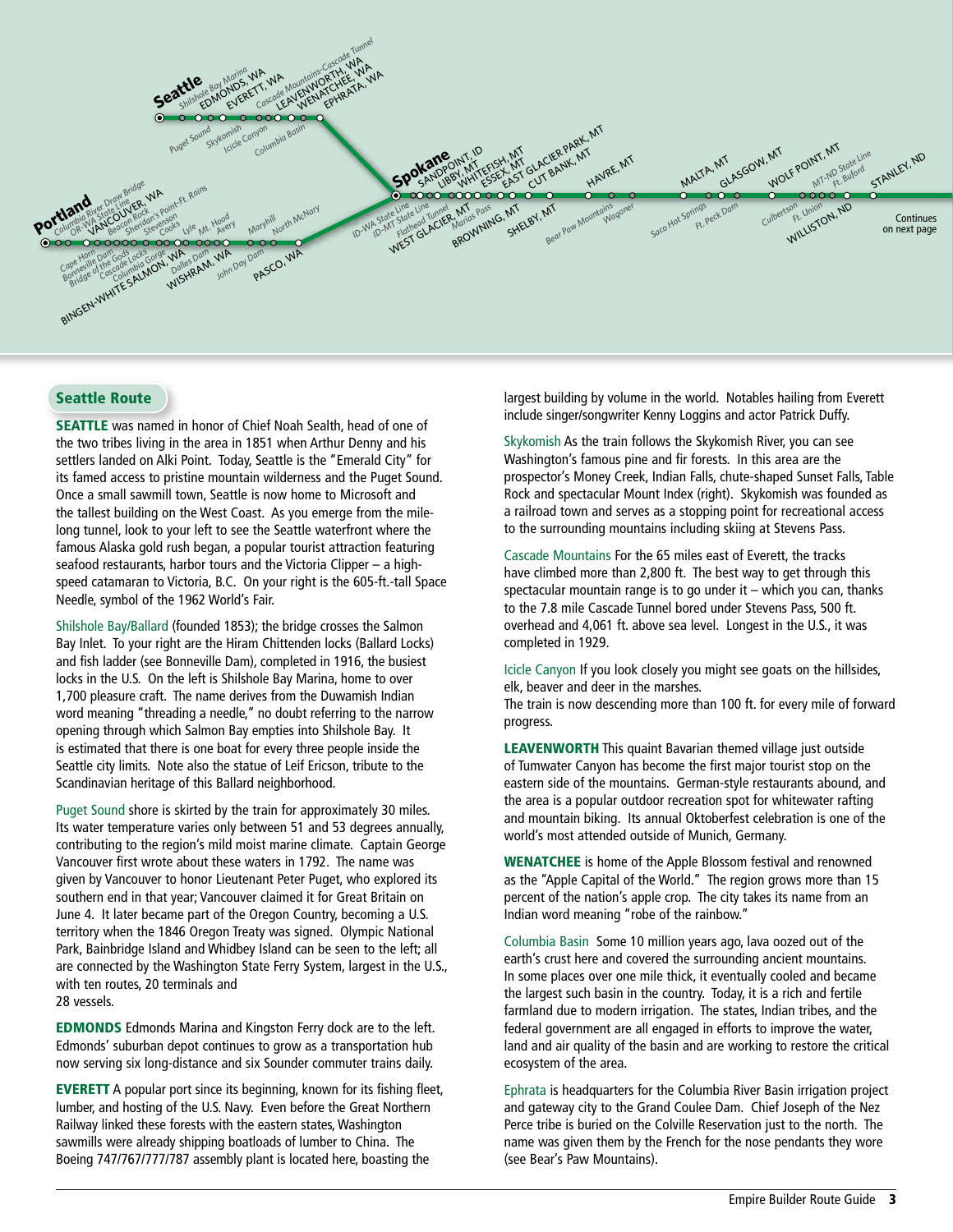

#### Portland Route

**PORTLAND** The Chinook Indians were the first to use the site of Portland as a port. It is said that homesick New England settlers flipped a coin to choose between Portland (as in Maine) and Boston (as in Massachusetts) for the name of their new city. Today, Portland calls itself the "City of Roses; the cleanest, most beautiful city in America." In the heart of the Columbia River basin, Portland was the largest city in the Pacific Northwest when it incorporated in 1851. With the completion of the railroad 30 years later, it became a supply center for the Klondike Gold Rush in 1896. Portland is known for its strong land-use planning and investment in public transit.

Columbia River Draw Bridge Leaving Portland, the train crosses the Willamette River, then a 1,516-ft. bridge over the Oregon Slough (a second channel of the Columbia River) to reach Hayden Island. From there, the train crosses over this 2,806-ft. structure to enter Washington.

#### Oregon/Washington State Line

VANCOUVER was named for Captain George Vancouver, shipmate of Captain Cook and commander of the British expedition to chart the Northwest. Joint occupation of the area with the British ended with the signing of the Oregon Treaty in 1846 giving the U.S. full control. Prune orchards and prune dryers are on both sides of the tracks. To the north is Mt. St. Helens, nearly, 10,000 ft. high, inactive until the eruption of May 18, 1980. Willie Nelson began his career in Vancouver in 1956 with the recording "Lumberjack."

Cape Horn The train passes through the western-most rampart of the Cascade Range through a 2,369-ft. long tunnel.

Columbia Gorge We will travel through this magnificent area for approximately 55 miles. It was formed by the awesome force of the Columbia River as it cut through ancient volcanic lava rock. Lewis and Clark's Corps of Discovery reached the river in October of 1805, named after Captain Robert Grey's ship which first plied its mouth in that year. Pioneers flooding in from the east using the Oregon Trail attempted to navigate down the extremely dangerous untamed river. The gorge today holds federally protected status as a National Scenic Area and is a popular recreational area.

Beacon Rock On the left, named by explorers Lewis and Clark, the 840 ft., 1,700-acre basaltic formation is said to be the third largest single rock on the planet. A three-quarter mile trail to the top, completed in 1918, leads to views in all directions. Popular with recreational climbers today, the rock has been used as a guide by river voyagers for

centuries. To the right on the Oregon side, several waterfalls are visible. The highest, Multnomah Falls, cascades 620 feet into the Columbia River.

Bonneville Dam First dam on the river and more than half a mile from end to end, it is one of the government's greatest power and navigation projects. Its primary functions are those of electrical power generation and river navigation. It was built by and is managed by the U.S. Army Corps of Engineers. In order to give salmon access to their breeding grounds, engineers had to build "fish ladders" (terraced pools) between the river level and the top of the dam. Salmon leap up the "ladder" to return to the upper Columbia River where they were born. As the train passes the dam, look across to the beauty of Oregon. The mountains here range from 2,000 to 5,000 ft. high.

Sheridan's Point/Ft. Rains An old U.S. Army block house stands on a point of land that juts out near the upper Cascades (Point Sheridan). In 1855, settlers and soldiers defended this trading area from Indian attacks under the command of Lt. Phillip Sheridan, who later became a famous Civil War general, forcing Robert E. Lee's surrender at Appomattox that ended the war.

Bridge of the Gods replaced a natural rock bridge which the Indians said was destroyed by their deity in anger when his two sons argued over a young maiden. The two sons became Mt. Hood and Mt. Adams; the maiden became Mt. St. Helens. The bridge was created 300 years ago by the so-called Bonneville Slide, a landslide across the Columbia River that simultaneously resulted in a dam 200 ft. high.

Stevenson Much of this area is national forests on both sides of the river, across from which is Cascade Locks.

Cooks In mere minutes, we travel between rain forest and desert. The train skirts the base of the 2,500-ft. high cone-shaped Wind Mountain.

**BINGEN-WHITE SALMON** These two adjacent towns were named by immigrants after Bingen (a beautiful town along the Rhine in Germany) and the White Salmon River. This is the center of extensive fruit orchards. Across the water is the city of Hood River, Oregon.

Lyle A short distance west of Lyle are four tunnels. Opposite the first is Memaloose Island, an ancient Indian burial ground. Here we cross the Klickitat River.

Mt. Hood The highest mountain in Oregon at 11,235 ft. is one of many peaks with perpetual glaciers and snow fields which mark the Cascade Range across Oregon and Washington. The mountain boasts six ski areas, with Timberline offering the only year-round lift-served skiing in North America.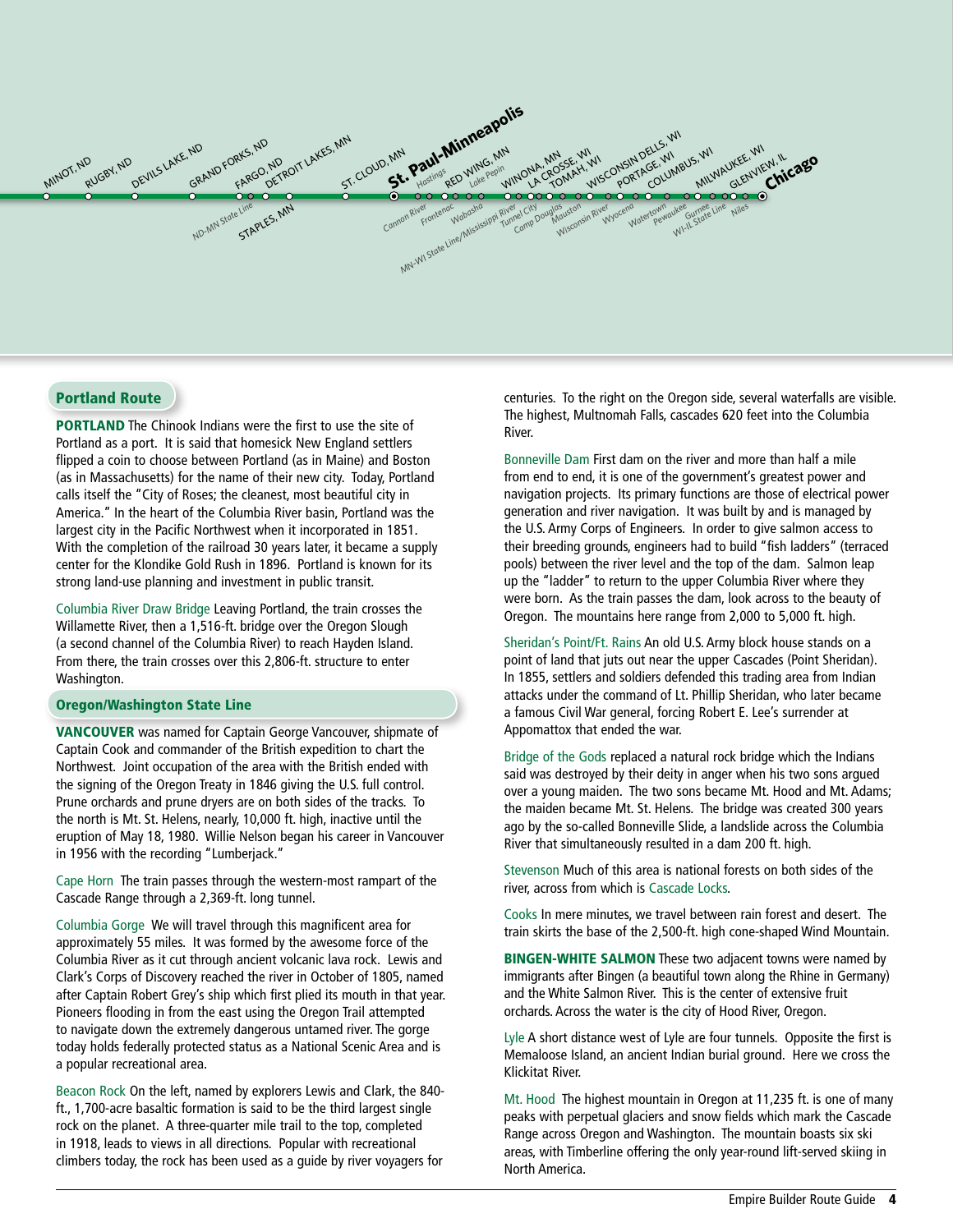Dalles Dam Dalles is the French word for "trough," and this area was so named because of the narrow and dangerous channel. The 8,700 ft. dam, which the Empire Builder follows for the next few minutes, created Horsethief Lake, used for recreation and fishing. The dam provides the area with irrigation water, hydroelectric power and a reservoir for water sports.

Avery We travel now on the water level route through the Columbia River Gorge, one of several points on the route where you can see Mt. Hood to the south.

WISHRAM Lewis and Clark visited this area, named for an ancient village where Indians gathered to trade for salmon.

Maryhill A three-story rectangular mansion seen up on the hill to your left now stands as the Maryhill Museum. Sam Hill, a wealthy Northern Pacific Railway attorney, built the home for his wife, daughter of James J. Hill, President of the Great Northern Railway. Sam's wife refused to live there and it was dedicated as a museum in honor of Queen Marie of Romania. There you will find the largest collection of Rodin sculptures outside of Paris, France. On the hill east of the museum you will see Sam Hill's replica of England's Stonehenge. It is a memorial to the dead of World War I from Washington State.

John Jay Dam Constructed between 1958 and 1961 at a cost of \$511 million, the dam is 5,900 ft. in length and has 16 turbine generator units. This hydroelectric dam boasts the highest single lift lock in the world, raising ship traffic approximately 110 ft.

North McNary This town was named after Charles L. McNary, a U.S. Senator from Oregon for more than 25 years.

PASCO Here Englishman David Thompson claimed the western lands for Great Britain with a simple message tied to a pole. Britain's claim did not hold, and the U.S. finally took over the disputed territory in 1846. It was named by Virgil Bough, a construction engineer for the Northern Pacific Railway, after Cerro de Pasco, a city in the Peruvian Andes where he had helped build a railroad. In its early years it was a small railroad town, but the completion of the Grand Coulee Dam in 1941 brought irrigation and agriculture to the area. The nuclear power plant at Hanford is nearby. It is the farthest point up the Columbia River that can be reached by seagoing ships. In terms of net percentage, Pasco has been the fastest-growing city in the State of Washington for several years.

SPOKANE is the largest city in the Inland Northwest, the trade and medical center for a 36-county region covering eastern Washington, north Idaho, western Montana, and parts of Oregon, British Columbia and Alberta. It boasts an active and vibrant downtown, which has been enhanced with the addition of a new pedestrian mall and old-fashioned streetcars. The area enjoys a four-season climate with an average rainfall of 16.7 in. as opposed to Western Washington's average of 40. Its official nickname is the "Lilac City" and it boasts among its notable natives actor and singer Bing Crosby. Railroading was responsible for much of the city's early growth. Here the Empire Builder route (the Great Northern route from Seattle) is joined by the Portland route.

#### Washington/Idaho State Line

During the night, the train stops at Sandpoint and Libby. NOTE: We now cross Pacific and Mountain time zones. If you are traveling east, set your watch forward one hour; if west, back one hour.

#### Idaho/Montana State Line

Flathead Tunnel is 7 mi. long and 42 mi. west of Whitefish, the third longest in the Western Hemisphere.

WHITEFISH Originally nicknamed "Stumptown" from its logger heritage, this Alpine-style station matches the beauty of its natural setting. Built in the late 1940s, Whitefish Mountain resort is on the left, one of the

nation's finest and best-kept northwest secrets. Skiers enjoy high-speed quad chairs to the summit in seven minutes that also provide sightseers with breathtaking views in the summer. On the border is Whitefish Lake; Kalispell and Flathead Lake are just 17 miles south.

**BELTON-WEST GLACIER** is the western entrance to Glacier Park, set aside as a national park in 1910. Note the original Belton Chalet on your right, first lodge built by the Great Northern Railway for the park. The lodge is now restored and open to guests year round. Snowfall here averages 100-200 inches per year.

ESSEX This secret hideaway village features the Izaak Walton Inn, a converted railroad bunkhouse. There are no phones or televisions in these rooms for those who really want to get away from distractions. The Inn is popular with international travelers, cross-country skiers and train historians. Guests enjoy home cooked meals in an original historic railroad setting. The train platform is owned by the Inn and is the only "flag stop" on the route, meaning that the train stops only on a signal to the conductor. We cross the Flathead River atop a high trestle. Looking across the canyon, you may see wild mountain goats perched on the canyon wall.

Marias Pass The train route through Glacier Park follows the "Mystery Pass" through the Rockies sought by Lewis and Clark and finally established by John Stevens. Stevens, with assistance from a Blackfeet Indian guide, found the route on a mission for the Great Northern Railway in 1889, and is remembered by a statue on the left. We cross the Continental Divide at 5,216 ft. above sea level, the lowest pass between New Mexico and Canada. On the right at the summit, look for the obelisk monument to President Theodore Roosevelt.

GLACIER PARK STATION Built in 1913, the station is near 50 "living" glaciers and 9,000-10,466 ft. mountains. The impressive, timbered lodge on the left, partially constructed from trees estimated to be 600 years old, was built by the Great Northern Railway to promote rail travel and to attract tourists to this beautiful area. The park, with over 700 mi. of trails, is a hiker's paradise. We cross the Two Medicine River atop a high trestle.

**BROWNING** is the headquarters of the Blackfeet Indian Nation and language learning center. It hosts the largest Native American powwow in North America each July. The Museum of the Plains Indians is here as well.

CUT BANK 25 minutes west of here, a monument to early explorer Meriwether Lewis memorializes his search for a pass through the Rockies. The city was began as a Great Northern Railway camp to build a trestle over Cut Bank Creek. The area is noted for the coldest midwinter temperatures in the country. Just west, you get your first (or last) view of the Rockies. Sweetgrass Hills and the Canadian border, 25 miles to the north, can be seen on the left.

**SHELBY** was named after Peter Shelby, General Manager of the Montana Central Railroad. Thousands of spectators hired trains to get to Shelby's gala world Heavyweight Championship fight between Jack Dempsey and Tom Gibbons on July 4, 1923. Just days before the event, Dempsey's manager, Doc Kearns, canceled the match, and spectators canceled their plans. But at the last minute, Kearns approved the fight. Dempsey won – in front of just 7,000 paying fans and many gate crashers – and Kearns slipped out of town with \$300,000 cash. As a result, no prize money was awarded and four Montana banks failed. The town is one of only three locations in the U.S. which have an antipode (land directly opposite them on the other side of the planet). Traveling from Shelby through the center of the earth, one would arrive in the Kerguelen Islands, a scientific outpost.

HAVRE This is a service stop, so you may have time to catch some fresh Montana air. An impressive and well-preserved Great Northern S-2 steam locomotive is on display. This is the county seat of Hill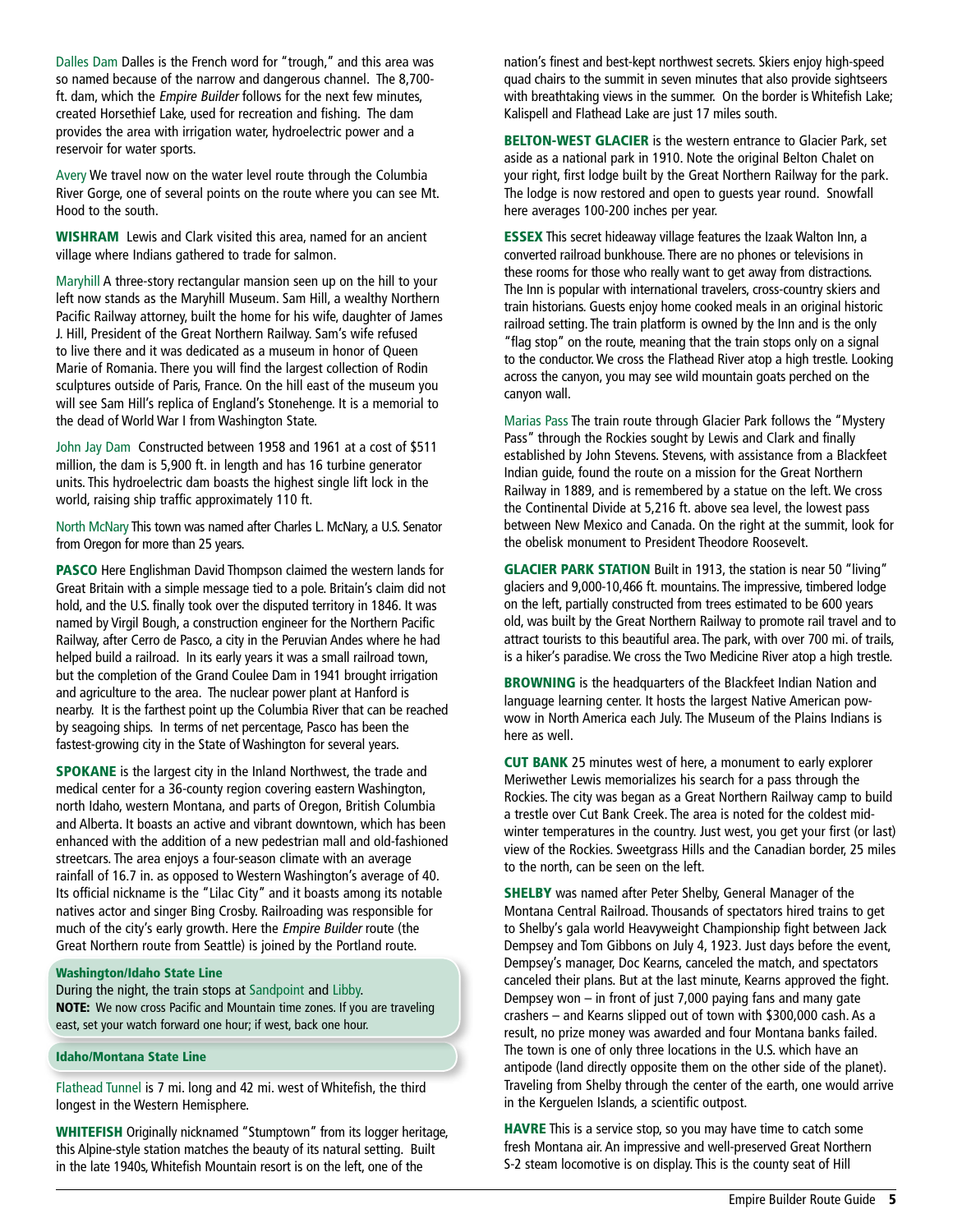County, named for the founder of the Great Northern Railway. Small grids of purple squares are seen within the sidewalks downtown on the north side; they are skylights for an underground "mall" built at least 100 years ago. It has, at various times, hosted a brothel, a Chinese Laundromat, a saloon, a drugstore, at least three opium dens, and rooms used for smuggling alcohol during Prohibition. It is now designated as "Havre Beneath the Streets" and operates as a small tourist attraction. We now follow the Milk River to Glasgow.

Bear's Paw Mountains In 1877, after a 1,700-mile retreat, Chief Joseph of the Nez Perce Indians (see Ephrata), recognizing the hopelessness of his position, surrendered to the U.S. Army in the Bear's Paw Mountains, on the right. Said Chief Joseph, "From where the sun now stands I will fight no more forever." Ft. Belknap Indian Reservation and Little Rocky Mountains are to your right.

Wagner On July 3, 1901, Butch Cassidy and the Sundance Kid's "Wild Bunch" pulled off one last great train robbery – a hold up of the Great Northern Flyer near Wagner. After dividing the estimated take of \$65,000, they split up forever. Butch and Sundance realized the outlaw way was dying, and the pair headed for Argentina, taking the spirit of the untamed West with them.

MALTA was the inspiration for famous western artist Charles Russell. Its name is said to have been determined by a spin of the globe by a Great Northern official, whose finger came to rest on the island of Malta in the Mediterranean. Today, ranching remains a thriving business. Watch for the Empire Builder heading in the opposite direction.

Sleeping Buffalo Hot Springs Just outside of town, Nelson Reservoir is on the left; Bowdoin National Wildlife Refuge appears on the right. The white boxes in the fields are for non-stinging leafcutter bees, bred to double alfalfa seed production.

GLASGOW The large "G" on the hillside stands for "Glasgow," the center of an area rich in dinosaur bones. The Ft. Peck Museum displays various fossils found in the region. Notable natives from the town include Steve Reeves, bodybuilder and actor in "strongman" movies from the 1950s and 1960s.

Ft. Peck Dam Marked by high-tension lines across the valley, this earthfilled dam is 250 ft. high and stretches four miles across the Missouri River. It is the largest hydraulically filled dam in the U.S. Built in 1940, it creates a 383 square mi. lake within the Great Plains. We now enter Ft. Peck Indian Reservation.

WOLF POINT The wolf sculpture on the right memorializes this town's major frontier-era role in wolf trapping and trading. The largest community on the Ft. Peck Indian Reservation, it is also the official site of the Montana Cowboy Hall of Fame. It is the home of the granddaddy of Montana rodeos, the Wild Horse Stampede. The railroad crosses the Poplar River in twenty minutes.

#### Montana/North Dakota State Line

Culbertson Five minutes west of Culbertson, across Big Muddy Creek, is the eastern border of the Ft. Peck Indian Reservation. Chief Sitting Bull lived here after surrendering (see Ft. Buford).

Ft. Union Built in 1828, John Jacob Astor's American Fur Trading Co. fort traded with the Indians and shipped buffalo and beaver pelts worldwide. The fort is near the confluence of the Missouri and Yellowstone rivers, which Lewis and Clark documented April 26, 1805. An interpretive center commemorates the discovery.

NOTE: We now cross Mountain and Central time zones. If you are traveling east, set your watch forward one hour; if west, set it back one hour.

Ft. Buford Here Chief Sitting Bull surrendered after the Battle of Little Big Horn in 1881 (see Culbertson).

WILLISTON At the hub of the Williston Oil Basin on Lake Sakakawea's west end is in North Dakota's rich oil country, its discovery having been made in the 1950s. There are many wells along the Empire Builder's route. Four-time world champion boxer Virgil Hill graduated from high school in Williston.

MINOT West of Minot, the train crosses the Gassman Coulee on a high-level steel trestle. A service stop for the Empire Builder, Minot is known as the "Magic City" because it grew overnight, like magic, the moment Great Northern announced its route. A trading center today, Minot was known as "Little Chicago" during Prohibition, as it was a central hub for Al Capone's liquor smuggling.

RUBGY The geographical center of the North American continent, Rugby has a stone monument and tower to mark the precise spot and a museum nearby.

DEVILS LAKE The Indians called this remnant of a glacial sea the "Evil Spirit Lake" because they believed its shattered walls and loose rocks were the result of a mammoth struggle between thunderbirds and water monsters.

GRAND FORKS The University of North Dakota campus is here, where the Red Lake River and Red River of the North meet. Prior to settlement, it had been an important meeting and trading point for Native Americans.

FARGO Named for Wells Fargo Express Company founder (and former resident) William Fargo, North Dakota's largest town is in the heart of the fertile and famous Red River Valley. Bonanzaville, USA, a pioneer village reconstructed from original buildings, is at West Fargo. The area east of Fargo is a major livestock center where the Empire Builder crosses the Red River. During the night the train stops at Detroit Lakes and Staples. The Big Bopper, Ritchie Valens, and Buddy Holly died in a plane crash while bound for Fargo in 1959. Known as "The Day the Music Died," the crash was made famous in the song "American Pie" by Don McLean. Fargo is an Academy Award winning 1996 film staring William H. Macy; the town is also the birthplace of 1960s pop singer Bobby Vee.

#### North Dakota/Minnesota State Line

**ST. CLOUD** In 1868, the area's colored granite deposits were quarried for the first time to build the wall that surrounds the St. Cloud Reformatory, on the left. Completed in 1889, it was the first institution of its kind in the state. The wall surrounding the facility was built by inmates and is the longest granite wall in the world. In 1917, Samuel C. Pandolfo started the Pan Motor Company here. Claiming that the town would become the "new Detroit" for all the cars he would produce, he was later convicted and imprisoned for attempting to defraud investors.

ST. PAUL-MINNEAPOLIS Midway Station, serving the Twin Cities, is a service point for fuel and water for the train and therefore a good place to stretch legs, make a call, or buy a paper. This spot is not only midway between the two cities but also midway between the Equator and North Pole. Father Louis Hennepin arrived here in 1683 and claimed the territory for France. French rule was relinquished to the U.S. in 1803 with the Louisiana Purchase. Originally, St. Paul was known by the nickname of its first settler, trader Pierre Parrant, or "Pig's Eye." Blind in one eye, he opened a tavern on the river flats that grew into a trading outpost. Minnesota's state capital, it was also the boyhood home of writer F. Scott Fitzgerald and the home of Empire Builder founder James J. Hill. The J.J. Hill Library here contains a meticulous record of his many dealings with business, political and religious leaders including over four hundred seventy linear feet of correspondence and documents –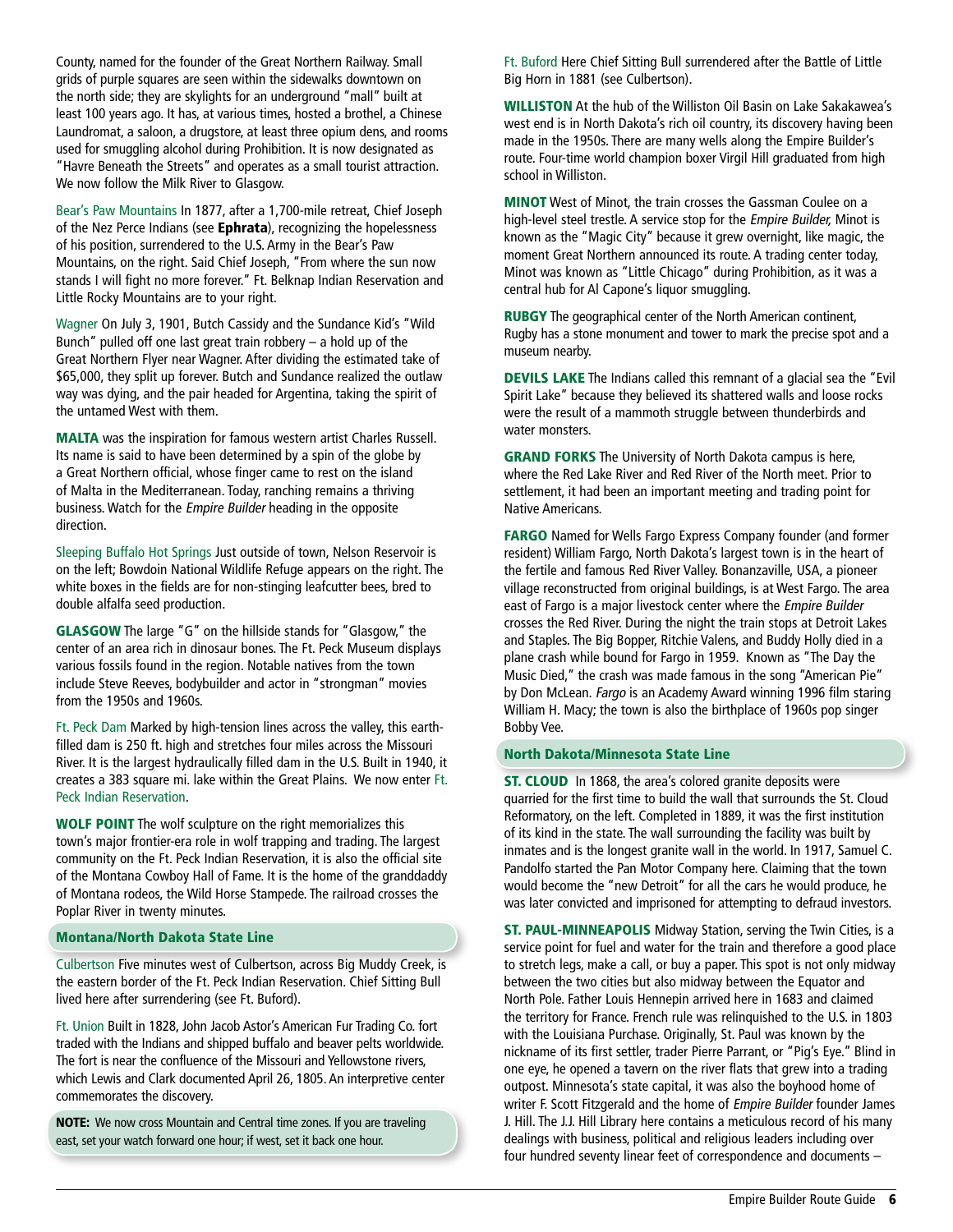

roughly the size of a filing drawer one hundred fifty yards long. Taken together – letterpress books, correspondence, financial records – the papers are among the most complete business and private papers of any major American economic leader of the period. The fairy tale castle on the right is the former Schmidt's Brewery. St. Paul Cathedral is on the left, modeled after St. Peter's in Rome. On the right, picturesque riverboats take tourists from Harriet Island to Ft. Snelling.

Minneapolis is the larger and younger of the Twin Cities and was named using an Indian word "Minnie" meaning "water" and the Greek word "Polis," meaning city, because of the 22 natural lakes within the city limits. A suburb boasts the largest shopping mall in the U.S., the "Mall of America." A city of trade and industry, it is also known as the "Flour City" due to the great number of mills on the Mississippi. It is second only to New York in live theater per capita and boasts the best park system in the U.S. A statue of Mary Tyler Moore in the downtown Nicollet Mall commemorates the 1970s television sitcom of the same name based in the city.

Mississippi River For 140 miles, you see fertile farmland, riverbank towns, barges and restored paddlewheel boats – scenes that have inspired visitors for decades. You also see a system of federally-funded dams and locks that tame the waterway for current needs. The river is the second longest in the U.S., with a length of 2,340 miles from Lake Itasca to the Gulf of Mexico.

Hastings The train crosses the Mississippi entering Hastings; five minutes later it crosses the Vermillion River.

**RED WING** At the Saint James Hotel on the right, each room is named for a riverboat. The Minnesota State Training School, on the right, was modeled after a German castle. The town of Red Wing was named after a Dakota Chief who had adopted the custom of wearing a swan's wing dyed scarlet. Red Wing Shoes are manufactured here.

Frontenac This pretty town traces its roots back to an original French fort built here in 1723. Today it has its own ski area on the right.

Lake Pepin As the Chippewa River meets the Mississippi on the Wisconsin side, the resulting backwaters – like an invisible dam – form beautiful Lake Pepin. In the winter, the lake is a home for eagles. It is also the birthplace of water skiing, invented by Ralph Samuelson in 1922 at the age of 18.

Wabasha The Anderson House Hotel, Minnesota's oldest operating hotel since 1856, provides complimentary shoe shines, hot bricks to warm your feet, and house cats to keep you company. The town was also the setting for the popular Grumpy Old Men movies.

WINONA Sugar Loaf Mountain on the right was a ceremonial meeting place of the Sioux, who named this town "firstborn daughter." Winona is also the stained glass capital of the U.S., and headquarters of the Watkins Corporation, featured in the TNT movie Door to Door starring William H. Macy.

#### Minnesota/ Wisconsin State Line

LA CROSSE At this point, the river is wide, quiet and immensely scenic. Soft tree-covered mountains to the east will sharpen to rugged limestone bluffs and a few miles south, the train enters Wisconsin as it crosses the great river for the last time. French trappers used to watch Indians playing a game on the fields here and dubbed the game "la crosse." The town is located at the confluence of the Black, La Crosse and Mississippi rivers. We follow the La Crosse River for 25 miles.

Tunnel City The sudden steep hills here are punctuated by a single-track trip through a 1,350-ft. tunnel. Tomah Lake is on the right.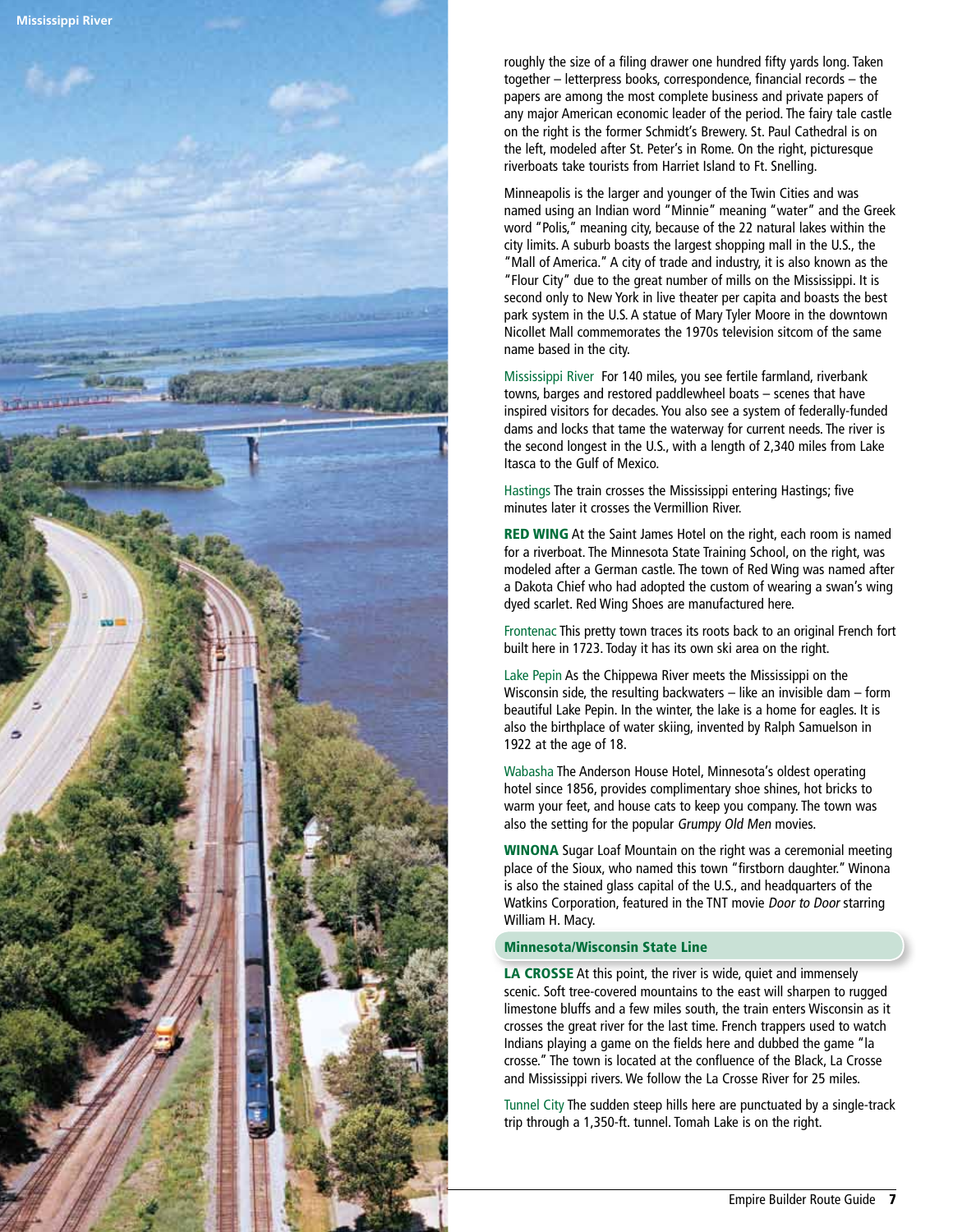TOMAH Gasoline Alley creator Frank King grew up here. Two of the comic strip's characters hold up the Chamber of Commerce sign. The Chamber itself, on the right, is headquartered in a railroad car.

Camp Douglas On both sides of the train, you see Camp Douglas's beautiful sandstone rock formations carved by the flow of the Wisconsin River. Mill Bluff State Park is on the right.

Mauston St. Patrick's Church is on the left. Lake Decorah, formed by a dam across the Lemonweir River, is also on the left. Wisconsin River Meats headquartered here is famous for its Landjaegers, a dry snack sausage from Switzerland.

WISCONSIN DELLS The red sandstone canyon is as glorious to play in as it is to look at. Boating and rafting attract tourists from all over. With 18 indoor and three outdoor waterparks, it proclaims itself the waterpark capitol of the world.

Wisconsin River The river has left miles of striated rock formations along this part of the route.

PORTAGE Portage was once a regular stopover for traders and settlers who had to "portage" (carry) their gear between the Fox and Wisconsin Rivers on their trips between the Mississippi River and Lake Michigan.

Wyocena is the home of the Grande Cheese Factory – Wisconsin produces more than 20 percent of the nation's cheese. The dam on Duck Creek forms Wyocena Lake. Smelts and lake herring are caught commercially as the fish spawn in the spring, but sport fishing for such game fish as bass, pickerel, pike, sturgeon and trout is popular in Wisconsin's many lakes.

COLUMBUS Mounted in the steeple of the Zion Evangelical Lutheran Church on the right is a bell case from pieces of French cannon acquired in the Franco-Prussian War. The bell was a gift from the Emperor of Germany. Columbus is notable for large number of antique shops. We cross the Crawfish River.

Watertown The steeple of St. Bernard's Church and Maranatha College are both on the left. The city is home to the first kindergarten in the U.S., started by German immigrants. We cross the Rock River three times.

Pewaukee Suburban communities give way to lakes and sprawling farmlands. Pine Lake and Okauchee Lake are on the left. Pewaukee and Ocono-mowoc ("home of the beaver") Lakes are on the right. The city is home to the famous Clark Bar candy and to racing sailboat gear from Harken.

MILWAUKEE Although French trappers and traders were the first immigrants, beer made Milwaukee famous and German immigrants brought the beer. They also transplanted beer gardens, theater and opera. On the right you see the home of the Brewers at Milwaukee County Stadium. On the left is the home of another favorite, the Miller Brewery. The glass domes on the Mitchell Park Horticultural Conservatory duplicate climate and plant life found throughout the world. We cross the Menomonee River after stopping at the station. The Allen Bradley Clock on the right is a Milwaukee landmark. Polish immigrants built Milwaukee's St. Josaphat's Basilica, the first Polish basilica in North America, with its distinctive dome modeled after St. Peter's in Rome. Milwaukee is the only major city in the U.S. to have elected three socialist mayors. A glimpse of Lake Michigan can be seen as the train passes south of the station.

Franksville Old World traditions live on at the Frank Pure Food Company on the right, the company that gave the town its name. The kraut capitol of the world, the town hosts a kraut festival each July.

Gurnee is home to Six Flags' Great America Amusement Park, where you can enjoy the sensation of falling on the "Giant Drop," among others.

GLENVIEW Modern, suburban, affluent Glenview is punctuated by older farms and industrial complexes.

Niles Here in the heartland, Niles' replica of the Leaning Tower of Pisa is on the right. It is seen in the opening montage of the film Wayne's World. Niles was one of the first communities in the U.S. to establish free ambulance service in 1946.

CHICAGO The railroad route between Chicago and St. Paul – once known as the Milwaukee Road – began as a plank road for horses and wagons. Vibrant and energetic, Chicago is the industrial core of the Midwest and a major transportation hub. In the heart of America's agriculture belt, it is a leading distributor of farm products. Its many regional food specialties reflect the city's ethnic and working class roots. Chicago's spirit is also exemplified in its unique architecture; it is here that the word "skyscraper" originated with the first one built in 1885. The arts and sciences are alive with an abundance of world-renowned theaters and museums. The city boasts Wrigley Field, one of baseball's oldest parks, and the Sears Tower, tallest building in the U.S. The Merchandise Mart, on the left, is the world's largest commercial office building and rests on the banks of the Chicago River. The river became an engineering marvel in 1900 when engineers reversed its flow into the Mississippi River drainage. Most Amtrak long-distance trains either originate or terminate in Chicago, connecting to other service.